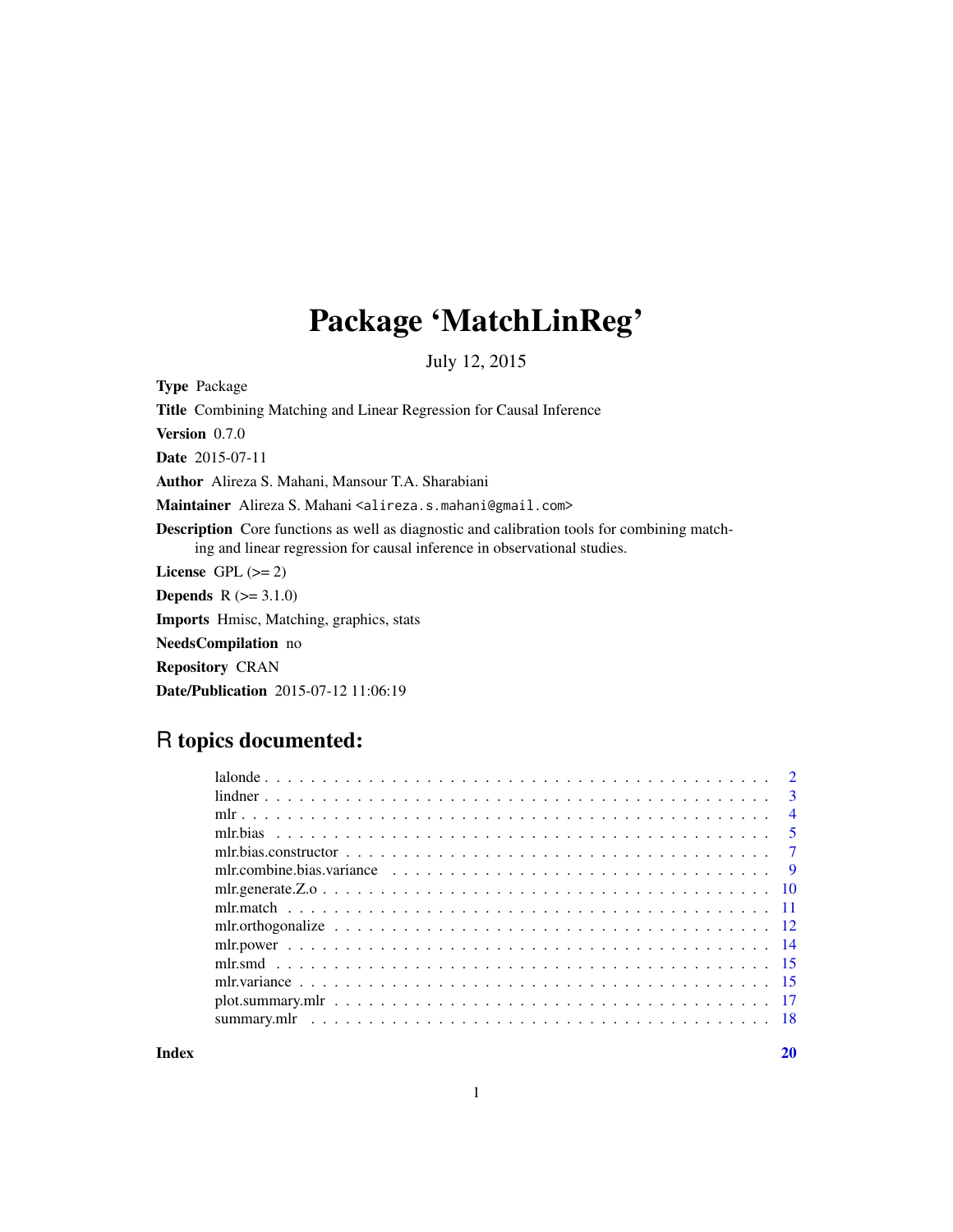<span id="page-1-0"></span>One of the datasets used by Dehejia and Wahba in their paper "Causal Effects in Non-Experimental Studies: Reevaluating the Evaluation of Training Programs." Also used as an example dataset in the MatchIt package.

#### Usage

data("lalonde")

#### Format

A data frame with 614 observations on the following 10 variables.

treat treatment indicator; 1 if treated in the National Supported Work Demonstration, 0 if from the Current Population Survey

age age, a numeric vector.

educ years of education, a numeric vector between 0 and 18.

black a binary vector, 1 if black, 0 otherwise.

hispan a binary vector, 1 if hispanic, 0 otherwise.

married a binary vector, 1 if married, 0 otherwise.

nodegree a binary vector, 1 if no degree, 0 otherwise.

re74 earnings in 1974, a numeric vector.

re75 earnings in 1975, a numeric vector.

re78 earnings in 1978, a numeric vector (outcome variable).

#### Details

This data set has been taken from twang package, with small changes to field descriptions.

# Source

http://www.columbia.edu/~rd247/nswdata.html http://cran.r-project.org/src/contrib/Descriptions/MatchIt.html

#### References

Lalonde, R. (1986). Evaluating the econometric evaluations of training programs with experimental data. American Economic Review 76: 604-620.

Dehejia, R.H. and Wahba, S. (1999). Causal Effects in Nonexperimental Studies: Re-Evaluating the Evaluation of Training Programs. Journal of the American Statistical Association 94: 1053-1062.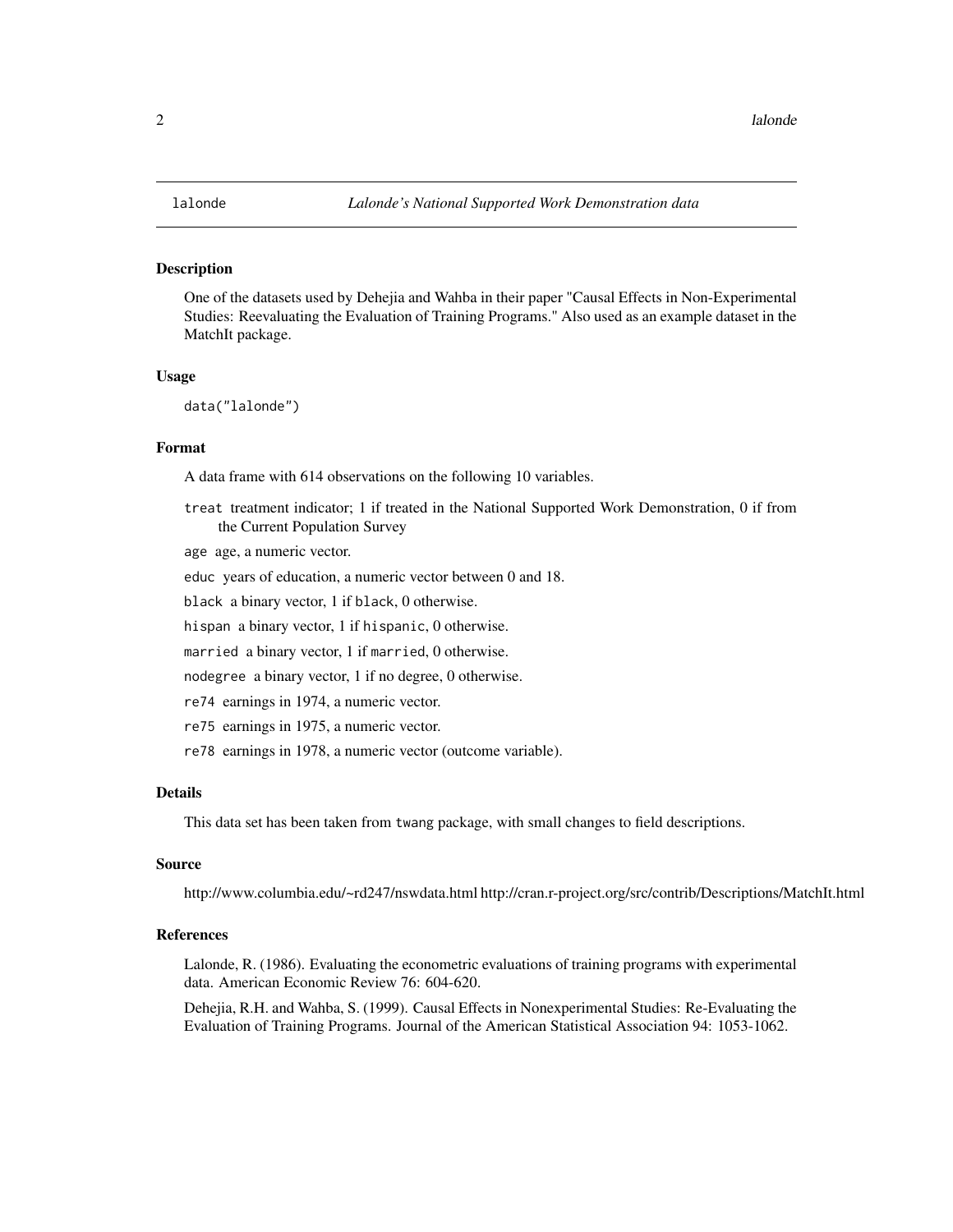<span id="page-2-0"></span>lindner *Lindner Center data on 996 PCI patients analyzed by Kereiakes et al. (2000)*

#### Description

These data are adapted from the lindner dataset in the USPS package. The description comes from that package, except for the variable sixMonthSurvive, which is a recode of lifepres

Data from an observational study of 996 patients receiving an initial Percutaneous Coronary Intervention (PCI) at Ohio Heart Health, Christ Hospital, Cincinnati in 1997 and followed for at least 6 months by the staff of the Lindner Center. The patients thought to be more severely diseased were assigned to treatment with abciximab (an expensive, high-molecular-weight IIb/IIIa cascade blocker); in fact, only 298 (29.9 percent) of patients received usual-care-alone with their initial PCI.

#### Usage

data("lindner")

#### Format

A data frame of 10 variables collected on 996 patients; no NAs.

- lifepres Mean life years preserved due to survival for at least 6 months following PCI; numeric value of either 11.4 or 0.
- cardbill Cardiac related costs incurred within 6 months of patient's initial PCI; numeric value in 1998 dollars; costs were truncated by death for the 26 patients with lifepres == 0.
- abcix Numeric treatment selection indicator; 0 implies usual PCI care alone; 1 implies usual PCI care deliberately augmented by either planned or rescue treatment with abciximab.
- stent Coronary stent deployment; numeric, with 1 meaning YES and 0 meaning NO.

height Height in centimeters; numeric integer from 108 to 196.

female Female gender; numeric, with 1 meaning YES and 0 meaning NO.

- diabetic Diabetes mellitus diagnosis; numeric, with 1 meaning YES and 0 meaning NO.
- acutemi Acute myocardial infarction within the previous 7 days; numeric, with 1 meaning YES and 0 meaning NO.
- ejecfrac Left ejection fraction; numeric value from 0 percent to 90 percent.
- ves1proc Number of vessels involved in the patient's initial PCI procedure; numeric integer from 0 to 5.

sixMonthSurvive Survival at six months - a recoded version of lifepres.

# Details

This data set and documentation is taken from twang package.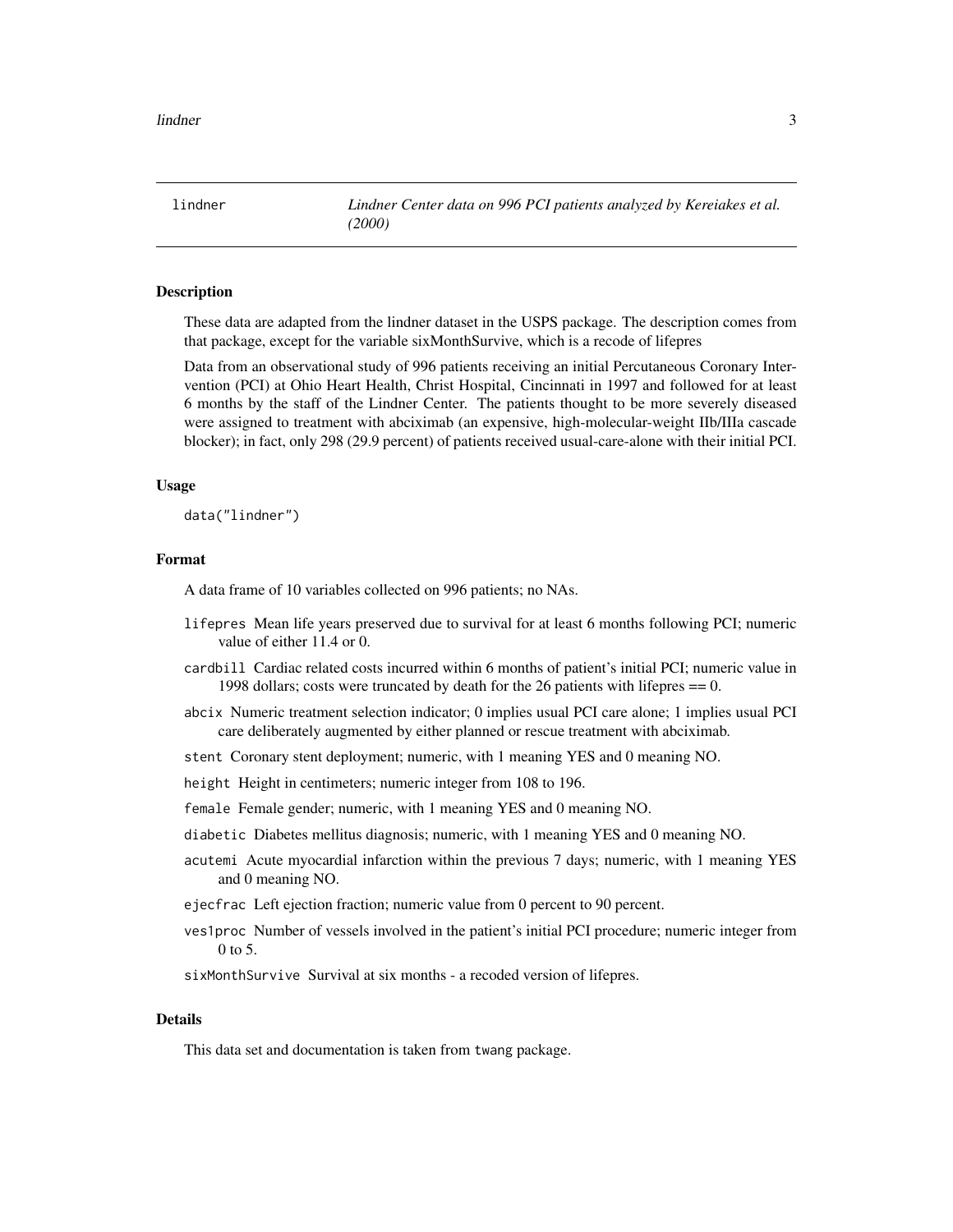#### <span id="page-3-0"></span>References

Kereiakes DJ, Obenchain RL, Barber BL, et al. Abciximab provides cost effective survival advantage in high volume interventional practice. Am Heart J 2000; 140: 603-610.

mlr *Creating a series of matched data sets with different calibration parameters*

#### Description

Creating a series of matched data sets with different calibration parameters. The output of this function can be supplied to summary.mlr and then plot.summary.mlr methods to generate diagnostic and calibration plots.

#### Usage

 $mlr(tr, Z.i = NULL, Z.o = mlr.generate.Z.o(Z.i), psm = TRUE$ , caliper.vec = c(0.1, 0.25, 0.5, 0.75, 1, 1.5, 2, 5, Inf) , ...)

#### Arguments

| tr          | Binary treatment indicator vector (1=treatment, 0=control), whose coefficient in<br>the linear regression model is TE.                            |
|-------------|---------------------------------------------------------------------------------------------------------------------------------------------------|
| Z.i         | Matrix of adjustment covariates included in linear regression. We must have<br>$nrow(Z, i) == length(tr)$ .                                       |
| Z.o         | Matrix of adjustment covariates (present in generative model but) omitted from<br>regression estimation. We must have $nrow(Z.o) == length(tr)$ . |
| psm         | Boolean flag, indicating whether propensity score matching should be used<br>(TRUE) or Mahalanobis matching (FALSE).                              |
| caliper.vec | Vector of matching calipers used.                                                                                                                 |
| $\cdot$     | Other parameters passed to mlr. match.                                                                                                            |

#### Value

A list with the following fields:

| tr          | Same as input.                                         |
|-------------|--------------------------------------------------------|
| Z.i         | Same as input.                                         |
| Z.o         | Same as input.                                         |
| idx.list    | List of observation indexes for each matched data set. |
| caliper.vec | Same as input.                                         |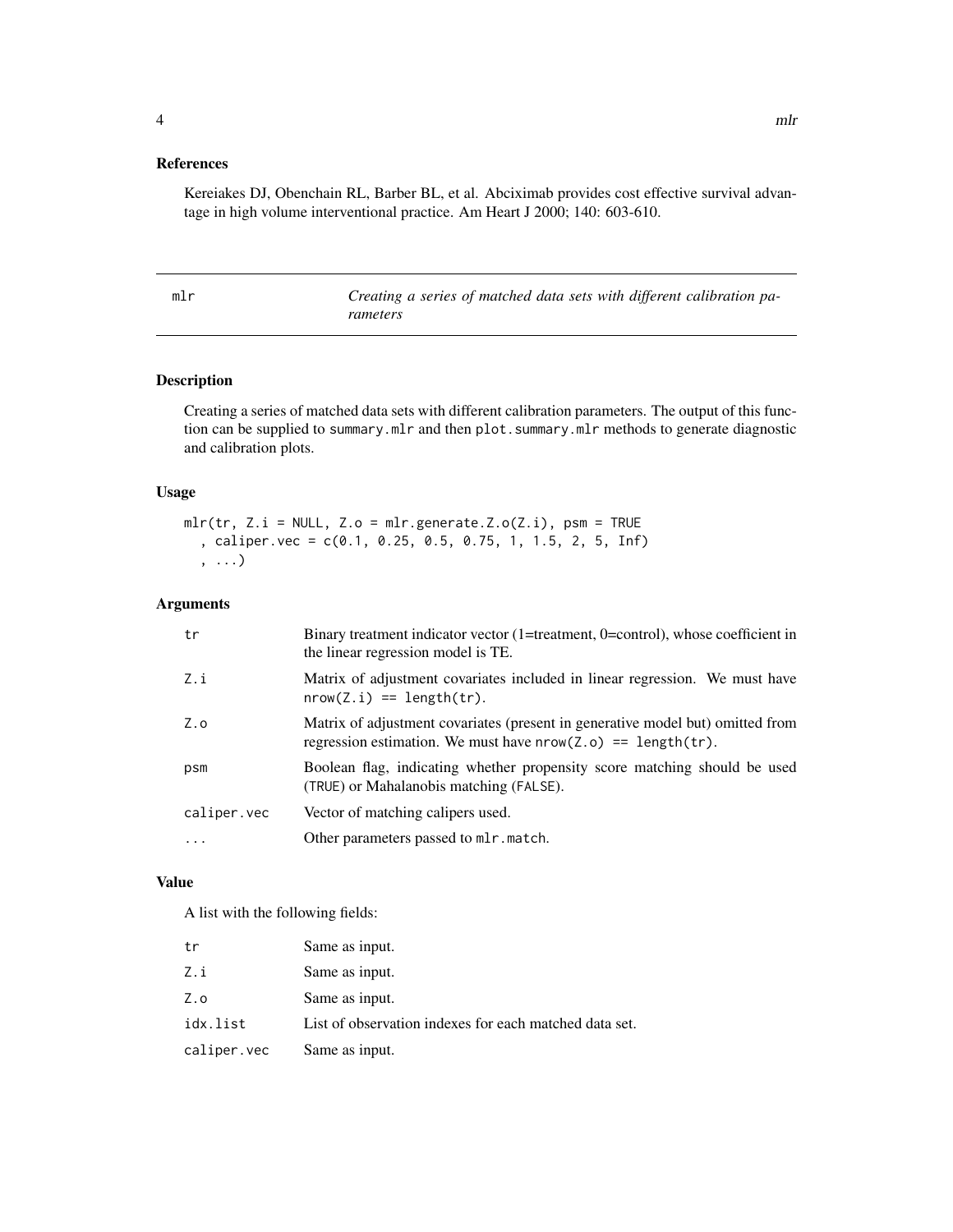#### <span id="page-4-0"></span>mlr.bias 5

#### Author(s)

Alireza S. Mahani, Mansour T.A. Sharabiani

#### References

Link to a draft paper, documenting the supporting mathematical framework, will be provided in the next release.

mlr.bias *Treatment effect bias*

#### Description

Calculating treatment effect bias due to misspecified regression, using coefficients of omitted covariates (if supplied) or a constrained bias estimation approach.

#### Usage

```
mlr.bias(tr, Z.i = NULL, Z.o, gamma.o = NULL
  , idx = 1:length(tr)
```
## Arguments

| tr      | Binary treatment indicator vector (1=treatment, 0=control), whose coefficient in<br>the linear regression model is TE.                            |
|---------|---------------------------------------------------------------------------------------------------------------------------------------------------|
| Z.i     | Matrix of adjustment covariates included in linear regression. We must have<br>$nrow(Z, i) == length(tr)$ .                                       |
| Z.o     | Matrix of adjustment covariates (present in generative model but) omitted from<br>regression estimation. We must have $nrow(Z.o) == length(tr)$ . |
| gamma.o | Vector of coefficients for omitted adjustment covariates.                                                                                         |
| idx     | Index of observations to be used, with possible duplication, e.g. as indexes of<br>matched subset.                                                |

#### Details

For single, subspace and absolute, biases are calculated using the constrained bias estimation framework, i.e. L2 norm of Z.o%\*%gamma.o is taken to be length(tr) (mean squared of 1).

#### Value

A list with the following elements is returned:

gamma.o If function argument gamma.o is NULL, this field will be NA. Otherwise, this will be the covariate omission bias for the given coefficient values.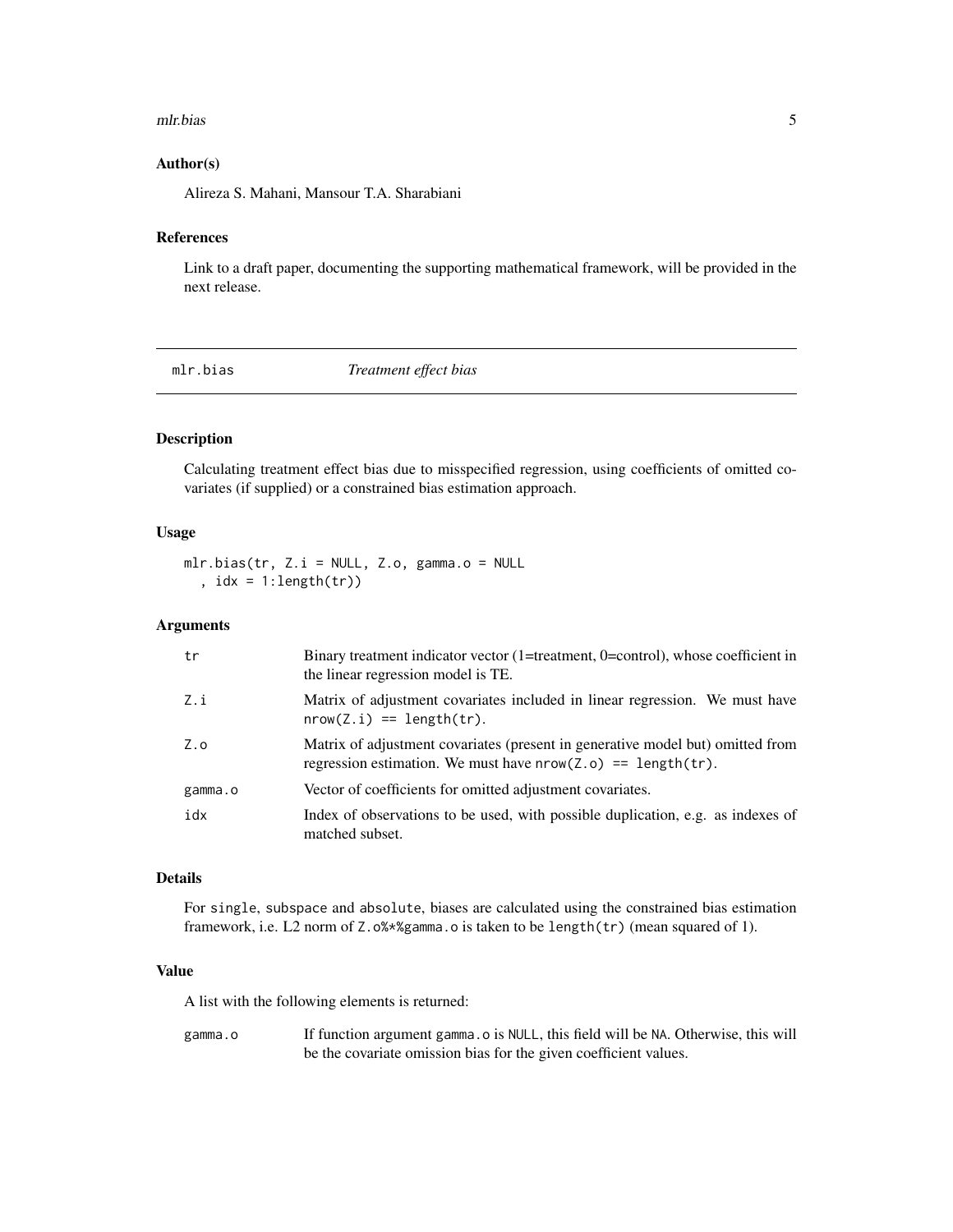| single   | A list with elements: 1) bias: bias for the omitted covariate with maximum<br>absolute bias, 2) bias vec: vector of biases for all omitted covariates, 3) dir:<br>vector of length length(tr), being the particular column of Z.o with maxi-<br>mum absolute bias (after orthogonalization and normalization), 4) idx: column<br>number for Z. o corresponding to dir. |
|----------|------------------------------------------------------------------------------------------------------------------------------------------------------------------------------------------------------------------------------------------------------------------------------------------------------------------------------------------------------------------------|
| subspace | A list with elements: 1) bias: bias in direction within omitted covariate sub-<br>space with maximum absolute bias, 2) dir: direction in omitted-covariate sub-<br>space (and orthogonal to subspace spanned by $\{1, Z, i\}$ ) corresponding to the<br>bias in previous element.                                                                                      |
| absolute | A list with elements: 1) bias: bias in direction within subspace orthogonal<br>to $\{1, Z, i\}$ with maximum absolute bias, 2) dir: direction in aforementioned<br>subspace corresponding to maximum absolute bias.                                                                                                                                                    |

#### Author(s)

Alireza S. Mahani, Mansour T.A. Sharabiani

#### References

Link to a draft paper, documenting the supporting mathematical framework, will be provided in the next release.

#### Examples

```
# number of included adjustment covariates
K < -10# number of observations in treatment group
Nt < -100# number of observations in control group
Nc < -100N < - Nt + Nc# number of omitted covariates
Ko \leftarrow 3# treatment indicator variable
tr <- c(rep(1, Nt), rep(0, Nc))
# matrix of included (adjustment) covariates
Z.i \leq matrix(runif(K*N), ncol = K)
# matrix of omitted covariates
Z.o <- matrix(runif(Ko*N), ncol = Ko)
# coefficients of omitted covariates
gamma.o <- runif(Ko)
retobj <- mlr.bias(tr = tr, Z.i = Z.i, Z.o = Z.o, gamma.o = gamma.o)
# 1) using actual coefficients for computing bias
ret <- retobj$gamma.o
# comparing with brute-force approach
X.i <- cbind(tr, 1, Z.i)
```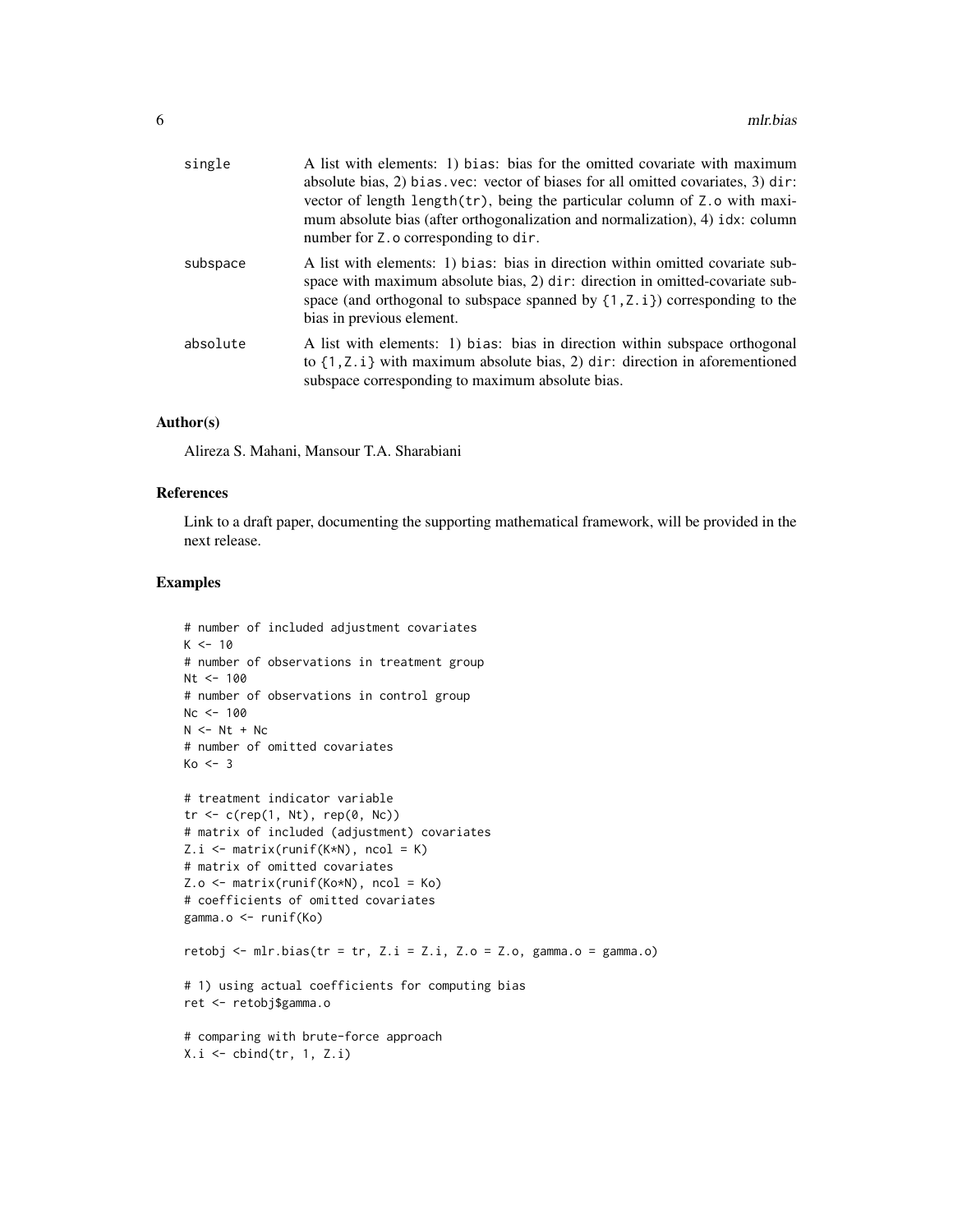```
ret2 <- (solve(t(X.i) % * X.i, t(X.i) % * Z.o % * X gamma.o))[1]cat("check 1:", all.equal(ret2, ret), "\n")
# comparing with single method
Z.o.proj \leq mlr.orthogonalize(X = cbind(1, Z.i), Z = Z.o, normalize = TRUE)
ret3 <- (solve(t(X.i) %*% X.i, t(X.i) %*% Z.o.proj))[1, ]
cat("check 2:", all.equal(ret3, retobj$single$bias.vec), "\n")
ret4 <- (solve(t(X.i) %*% X.i, t(X.i) %*% retobj$subspace$dir))[1, ]
cat("check 3:", all.equal(as.numeric(ret4), as.numeric(retobj$subspace$bias)), "\n")
ret4 <- (solve(t(X.i) %*% X.i, t(X.i) %*% retobj$absolute$dir))[1, ]
cat("check 4:", all.equal(as.numeric(ret4), as.numeric(retobj$absolute$bias)), "\n")
```
mlr.bias.constructor *Generating the treatment effect bias constructor vector*

#### Description

Generaring the vector that, multiplied by Z.o%\*%gamma.o (contribution of omitted covariates to outcome), produces the treatment effect bias - due to model misspecification in the form of covariate omission - when using linear regression for causal inference.

#### Usage

```
mlr.bias.constructor(tr, Z.i = NULL, details = FALSE, idx = 1:length(tr))
```
#### Arguments

| tr      | Binary treatment indicator vector (1=treatment, 0=control), whose coefficient in<br>the linear regression model is TE.                                                                                                                                                                                           |
|---------|------------------------------------------------------------------------------------------------------------------------------------------------------------------------------------------------------------------------------------------------------------------------------------------------------------------|
| Z.i     | Matrix of adjustment covariates included in linear regression. We must have<br>$nrow(Z, i) == length(tr)$ .                                                                                                                                                                                                      |
| details | Boolean flag, indicating whether intermediate objects used in generating the<br>constructor vector must be returned or not. This only works if at least one ad-<br>justment covariate is included in the regression (Z. i is not NULL), and there are<br>no repeated observations, i.e. $max(table(idx)) == 1$ . |
| idx     | Index of observations to be used, with possible duplication, e.g. as indexes of<br>matched subset.                                                                                                                                                                                                               |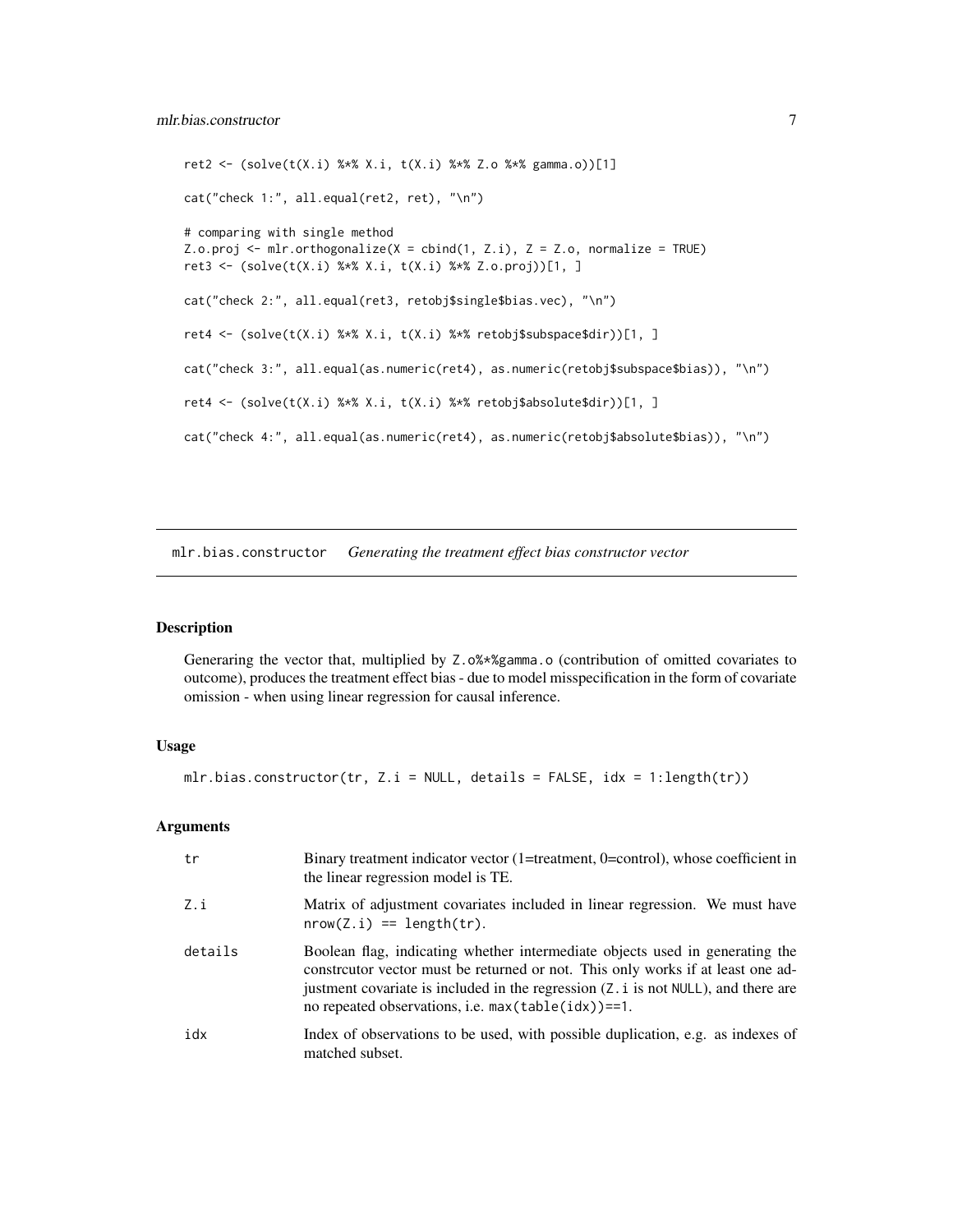# Value

A vector of same length as  $tr$  is returned. If details = TRUE and Z.i is not NULL, then the following objects are attached as attributes:

| p   | Vector of length $ncol(Z, i)$ , reflecting the sum of each included covariate in<br>treatment group.                                |
|-----|-------------------------------------------------------------------------------------------------------------------------------------|
| q   | Vector of length $ncol(Z, i)$ , reflecting the sum of each included covariate across<br>both treatment and control groups.          |
| u.i | Vector of length $ncol(Z, i)$ , reflecting the mean difference between groups<br>(control - treatment) for each included covariate. |
| A   | Weighted, within-group covariance matrix of included covariates. It is a square<br>matrix of dimension $ncol(Z, i)$ .               |
| iA  | Inverse of A.                                                                                                                       |

#### Author(s)

Alireza S. Mahani, Mansour T.A. Sharabiani

#### References

Link to a draft paper, documenting the supporting mathematical framework, will be provided in the next release.

# Examples

```
# number of included adjustment covariates
K < -10# number of observations in treatment group
Nt <- 100
# number of observations in control group
Nc < -100N < - Nt + Nc# treatment indicator variable
tr < -c(rep(1, Nt), rep(0, Nc))# matrix of included (adjustment) covariates
Z.i \leq matrix(runif(K*N), ncol = K)
ret \leq mlr.bias.constructor(tr = tr, Z.i = Z.i)
# comparing with brute-force approach
X.i \leftarrow \text{cbind(tr}, 1, Z.i)ret2 <- (solve(t(X.i) % * X.i, t(X.i)))[1, ]cat("check 1:", all.equal(ret2, ret), "\n")
# sampling with replacement
idx \le sample(1:N, size = round(0.75*N), replace = TRUE)
ret3 \leq mlr.bias.constructor(tr = tr, Z.i = Z.i, idx = idx)
```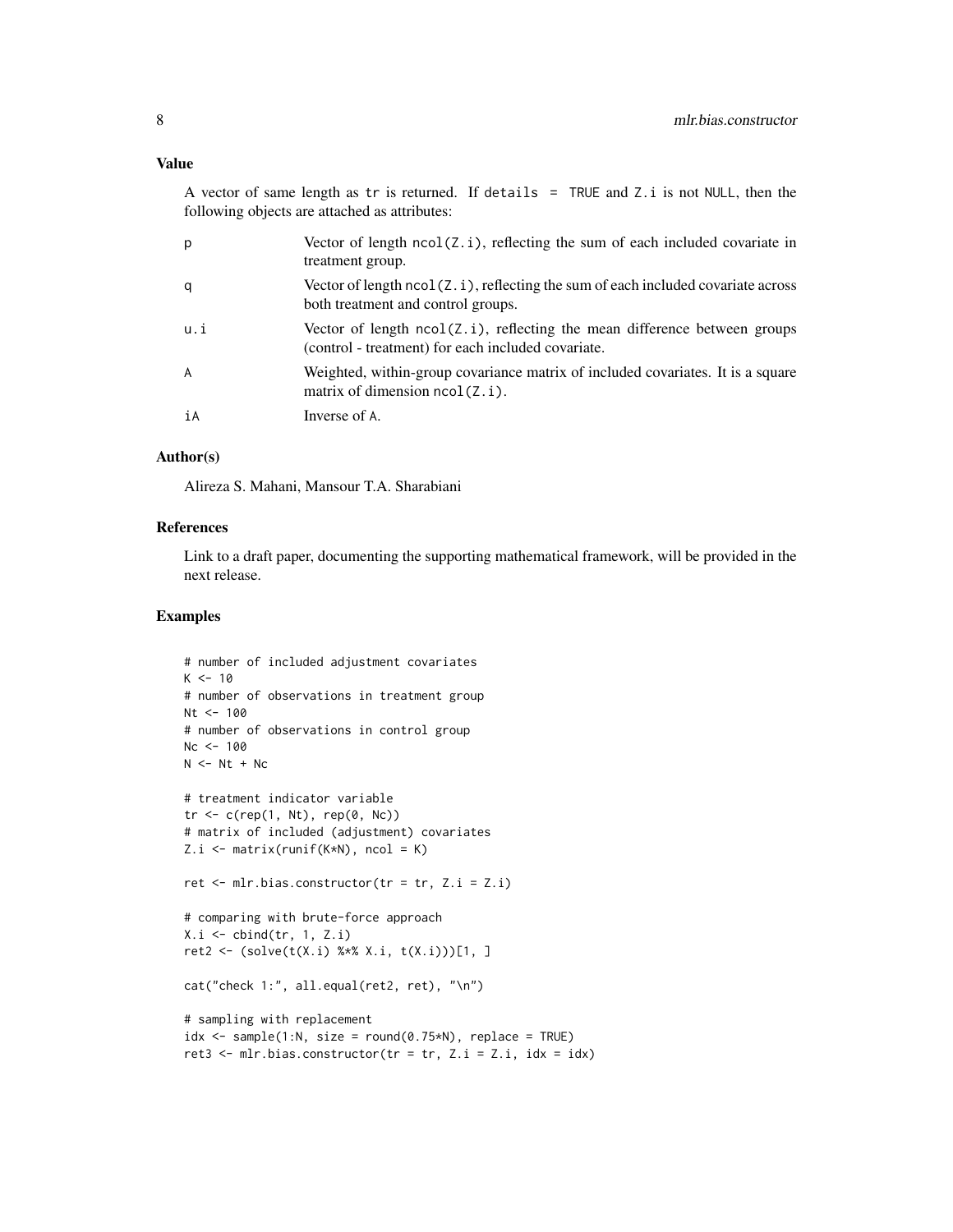```
ret4 <- (solve(t(X.i[idx, ]) %*% X.i[idx, ], t(X.i[idx, ])))[1, ]
cat("check 2:", all.equal(ret3, ret4), "\n")
```
mlr.combine.bias.variance

*Combining bias and variance to produce total MSE for treatment effect*

#### Description

Combining normalized bias and variance over a range of values for omitted R-squared to produce normalized MSE.

# Usage

```
mlr.combine.bias.variance(tr, bvmat, orsq.min = 0.001, orsq.max = 1, n.orsq = 100)
```
# Arguments

| tr       | Binary treatment indicator vector $(1=$ treatment, $0=$ control), whose coefficient in<br>the linear regression model is TE.                                                                                                   |
|----------|--------------------------------------------------------------------------------------------------------------------------------------------------------------------------------------------------------------------------------|
| bvmat    | Matrix of bias and variances. First column must be bias, and second column<br>must be variance. Each row corresponds to a different 'calibration index' or<br>scenario, which we want to compare and find the best among them. |
| orsq.min | Minimum omitted R-squared used for combining bias and variance.                                                                                                                                                                |
| orsq.max | Maximum omitted R-squared.                                                                                                                                                                                                     |
| n.orsg   | Number of values for omitted R-squared generated in the vector.                                                                                                                                                                |

#### Value

A list with the following elements:

| orsg.vec      | Vector of omitted R-squared values used for combining bias and variance.                                                                               |
|---------------|--------------------------------------------------------------------------------------------------------------------------------------------------------|
| errmat        | Matrix of MSE, with each row corresponding to an omitted R-squared value,<br>and each column for a value of calibration index, i.e. one row if by mat. |
| biassg.mat    | Matrix of squared biases, with a structure similar to errmat.                                                                                          |
| which.min.vec | Value of calibration index (row number for errmat) with minimum MSE.                                                                                   |

# Author(s)

Alireza S. Mahani, Mansour T.A. Sharabiani

# References

Link to a draft paper, documenting the supporting mathematical framework, will be provided in the next release.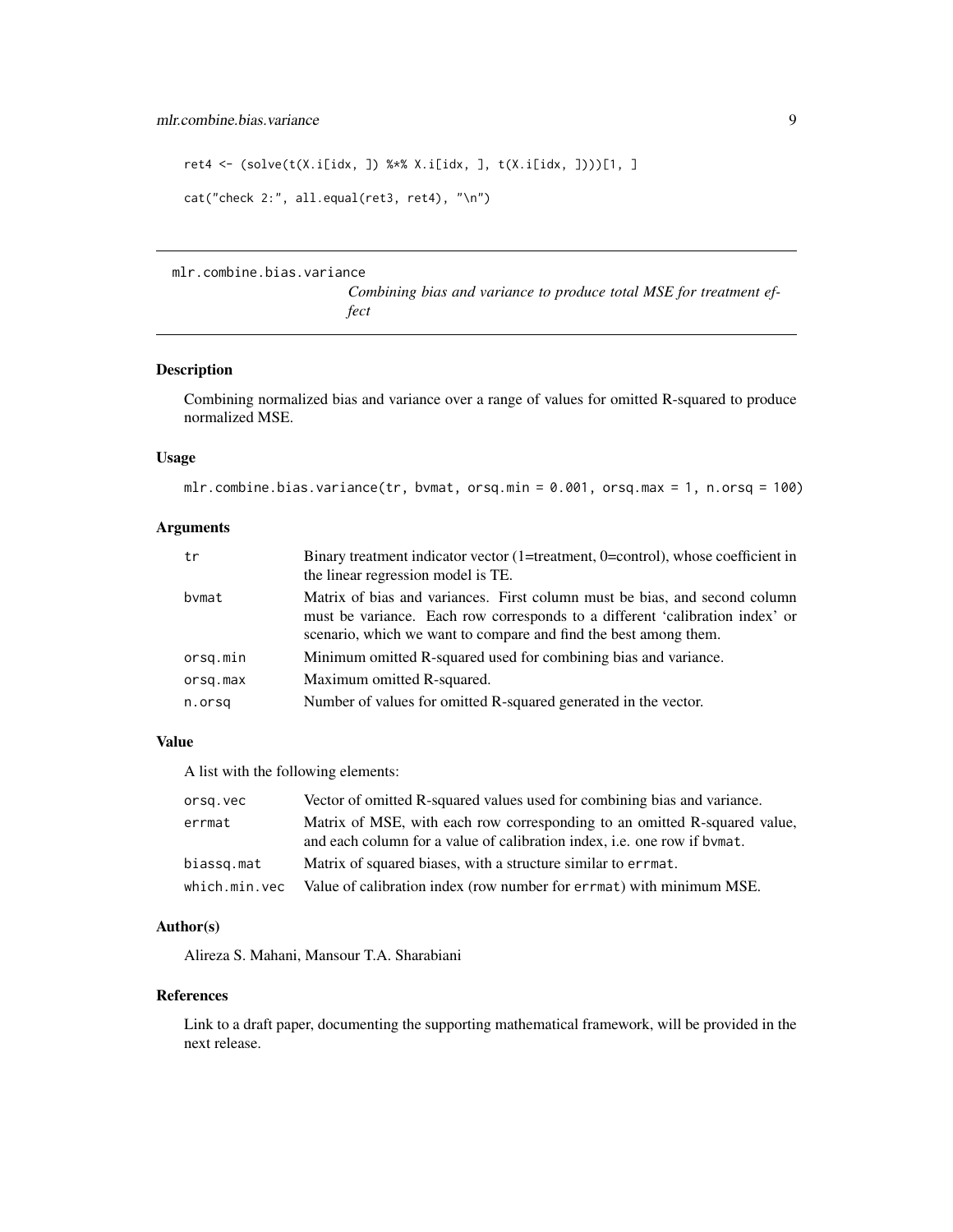<span id="page-9-0"></span>mlr.generate.Z.o *Generating omitted covariates from included covariates*

# Description

Utility function for generating interaction terms and step functions from a set of base covariates, to be used as candidate omitted covariates.

# Usage

```
mlr.generate.Z.o(X, interaction.order = 3, step.funcs = TRUE
  , step.thresh = 20, step.ncuts = 3)
```
# Arguments

| X                 | Matrix of base covariates.                                                                               |
|-------------------|----------------------------------------------------------------------------------------------------------|
| interaction.order |                                                                                                          |
|                   | Order of interactions to generate. It must be at least 2.                                                |
| step.funcs        | Boolean flag, indicating whether (binary) step functions must be generated from<br>continuous variables. |
| step.thresh       | Minimum number of distinct values in a numeric vector to generate step func-<br>tions from.              |
| step.ncuts        | How many cuts to apply for generating step functions.                                                    |

#### Value

TBD

# Author(s)

Alireza S. Mahani, Mansour T.A. Sharabiani

# References

Link to a draft paper, documenting the supporting mathematical framework, will be provided in the next release.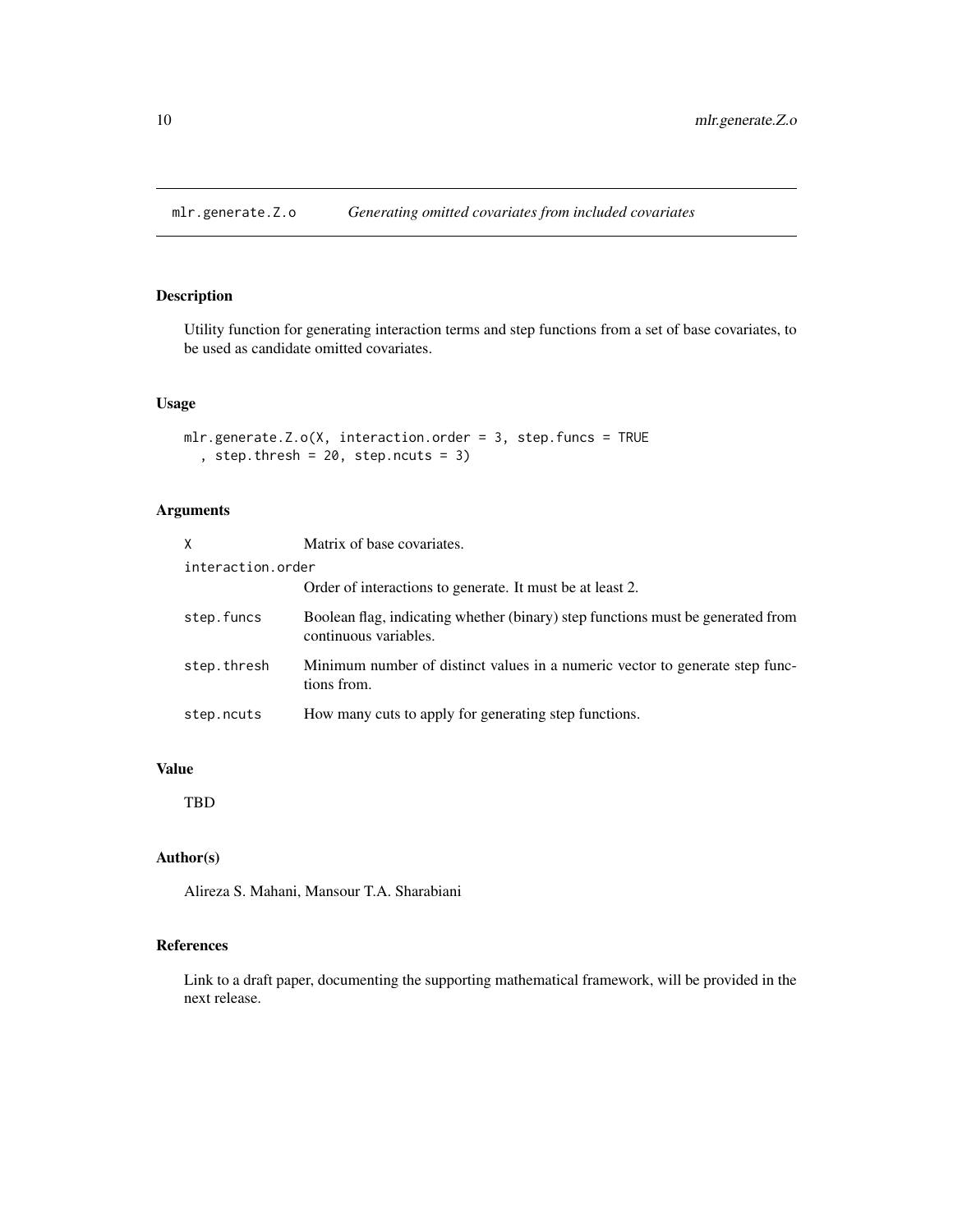<span id="page-10-0"></span>

Performs propensity score or Mahalanobis matching and return indexes of treatment and control groups.

# Usage

```
mlr.match(tr, X, psm = TRUE, replace = F, caliper = Inf
  , verbose = TRUE)
```
### Arguments

| tr        | Binary treatment indicator vector (1=treatment, 0=control), whose coefficient in<br>the linear regression model is TE.                                                                                                         |
|-----------|--------------------------------------------------------------------------------------------------------------------------------------------------------------------------------------------------------------------------------|
| X         | Covariates used in matching, either directly (Mahalanobis matching) or indi-<br>rectly (propensity score).                                                                                                                     |
| psm       | Boolean flag, indicating whether propensity score matching should be used<br>(TRUE) or Mahalanobis matching (FALSE).                                                                                                           |
| replace   | Boolean flag, indicating whether matching must be done with or without re-<br>placement.                                                                                                                                       |
| caliper   | Size of caliper (standardized distance of two observations) used in matching.<br>Treatment and control observations with standardized distance larger than caliper<br>will not be considered as eligible pairs duing matching. |
| verbose   | Boolean flag, indicating whether size of treatment and control groups before and<br>after matching will be printed.                                                                                                            |
| $\ddotsc$ | Other arguments to be passed to Match function.                                                                                                                                                                                |

#### Details

For propensity score matching, linear predictors from logistic regression are used (rather than predicted probabilities).

#### Value

A vector of matched indexes, containing both treatment and control groups. Also, the following attributes are attached: 1) nt: size of treatment group, 2) nc: size of control group, 3) psm.reg: logistic regression object used in generating propensity scores (NA if psm is FALSE), 4) match.obj: matching object returned by Match function.

#### Author(s)

Alireza S. Mahani, Mansour T.A. Sharabiani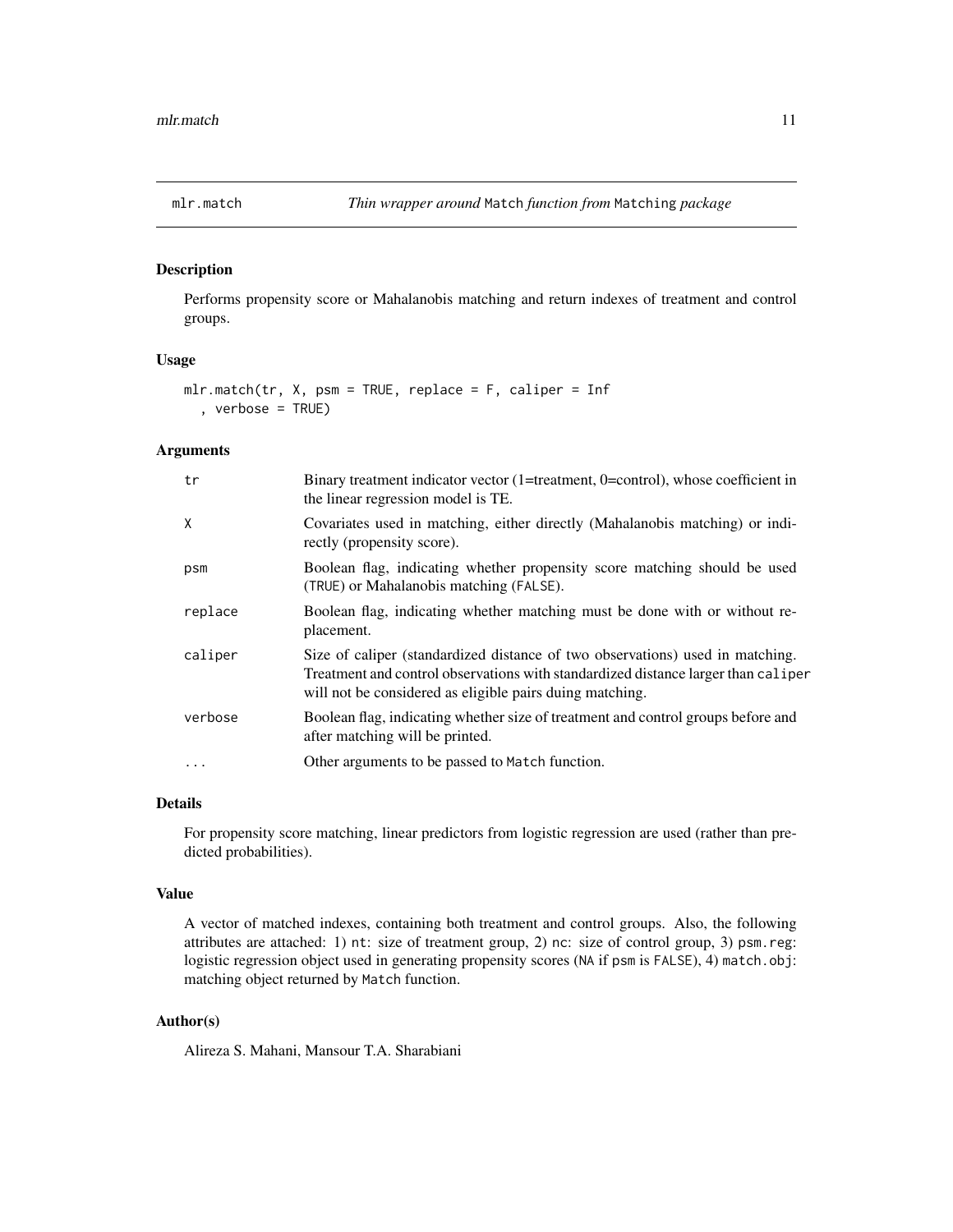# Examples

data(lalonde)

```
tr <- lalonde$treat
Z.i <- as.matrix(lalonde[, c("age", "educ", "black"
  , "hispan", "married", "nodegree", "re74", "re75")])
Z.o <- model.matrix(\sim I(age^2) + I(educ^2) + I(re74^2) + I(re75^2) - 1, lalone)# propensity score matching on all covariates
idx \leq mlr.match(tr = tr, X = cbind(Z.i, Z.o), caliper = 1.0, replace = FALSE)# improvement in maximum single-covariate bias due to matching
bias.obj.before \leq mlr.bias(tr = tr, Z.i = Z.i, Z.o = Z.o)
bias.before <- bias.obj.before$subspace$bias
dir <- bias.obj.before$subspace$dir
bias.after <- as.numeric(mlr.bias(tr = tr[idx]
  , Z.i = Z.i[idx, ], Z.o = dir[idx], gamma.o = 1.0)$single$bias)
# percentage bias-squared rediction
cat("normalized bias - before:", bias.before, "\n")
cat("normalized bias - after:", bias.after, "\n")
cat("percentage squared-bias reduction:"
  , (bias.before^2 - bias.after^2)/bias.before^2, "\n")
# matching with replacement
idx.wr \leq mlr.match(tr = tr, X = cbind(Z.i, Z.o), caliper = 1.0, replace = TRUE)
bias.after.wr <- as.numeric(mlr.bias(tr = tr
  , Z.i = Z.i, Z.o = dir, gamma.o = 1.0, idx = idx.wr)$single$bias)
cat("normalized bias - after (with replacement):", bias.after.wr, "\n")
```
mlr.orthogonalize *Orthogonalization of vectors with repsect to a matrix*

#### Description

Decomposing a collection of vectors into parallel and orthogonal components with respect to the subspace spanned by columns of a reference matrix.

#### Usage

```
mlr.orthogonalize(X, Z, normalize = FALSE, tolerance = .Machine$double.eps^0.5)
```
#### Arguments

X Matrix whose columns form the subspace, with respect to which we want to orthogonalize columns of Z.

<span id="page-11-0"></span>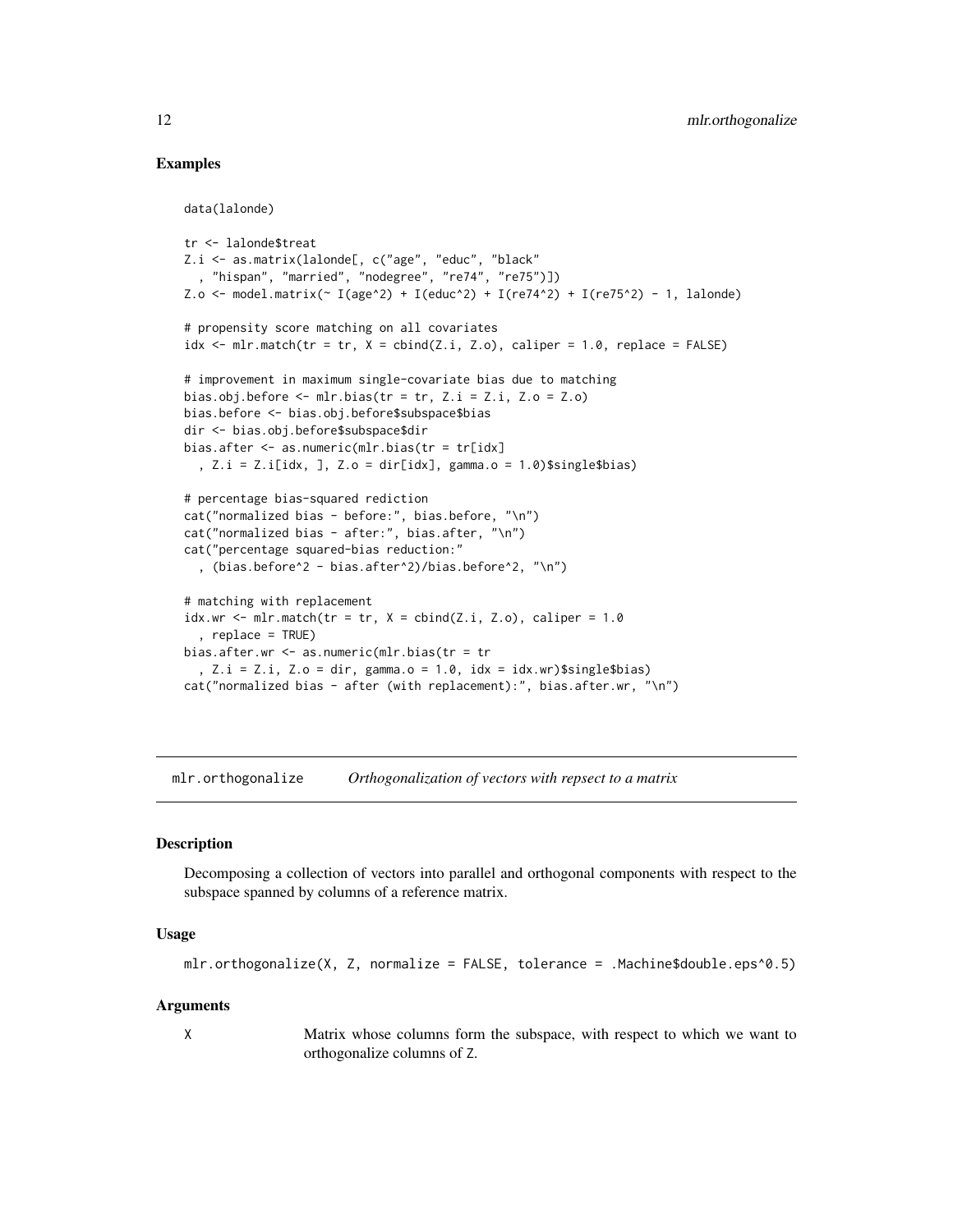# mlr.orthogonalize 13

| Z         | Matrix whose columns we want to orthogonalize with respect to the subpsace<br>spanned by columns of X. We must have $nrow(Z) == new(X)$ .                                                  |
|-----------|--------------------------------------------------------------------------------------------------------------------------------------------------------------------------------------------|
| normalize | Boolean flag, indicating whether the orthogonal component of Z columns must<br>be normalized so that their L2 norms equal $nrow(Z)$ (mean squared is 1).                                   |
| tolerance | If unnormalized projection of a column of Z has an L2 norm below to lerance,<br>it will not be normalized (even if requested via normalize) and instead a zero<br>vector will be returned. |

### Details

Current implementation uses Singular Value Decomposition (svd) of X to form an orthonormal basis from columns of X to facilitate the projection process.

# Value

A matrix of same dimensions as Z is returned, with each column containing the orthogonal component of the corresponding column of Z. Parallel components are attached as parallel attribute.

#### Author(s)

Alireza S. Mahani, Mansour T.A. Sharabiani

#### References

Link to a draft paper, documenting the supporting mathematical framework, will be provided in the next release.

#### Examples

```
K < -10N < - 100Ko < -5X \leftarrow matrix(runif(N*K), ncol = K)Z <- matrix(runif(N*Ko), ncol = Ko)
ret \le mlr.orthogonalize(X = X, Z = Z, normalize = FALSE)
orthogonal <- ret
parallel <- attr(ret, "parallel")
Z.rec <- parallel + orthogonal
# check that parallel and orthogonal components add up to Z
cat("check 1:", all.equal(as.numeric(Z.rec), as.numeric(Z)), "\n")
# check that inner product of orthogonal columns and X columns are zero
cat("check 2:", all.equal(t(orthogonal) %*% X, matrix(0, nrow = Ko, ncol = K)), "\n")
```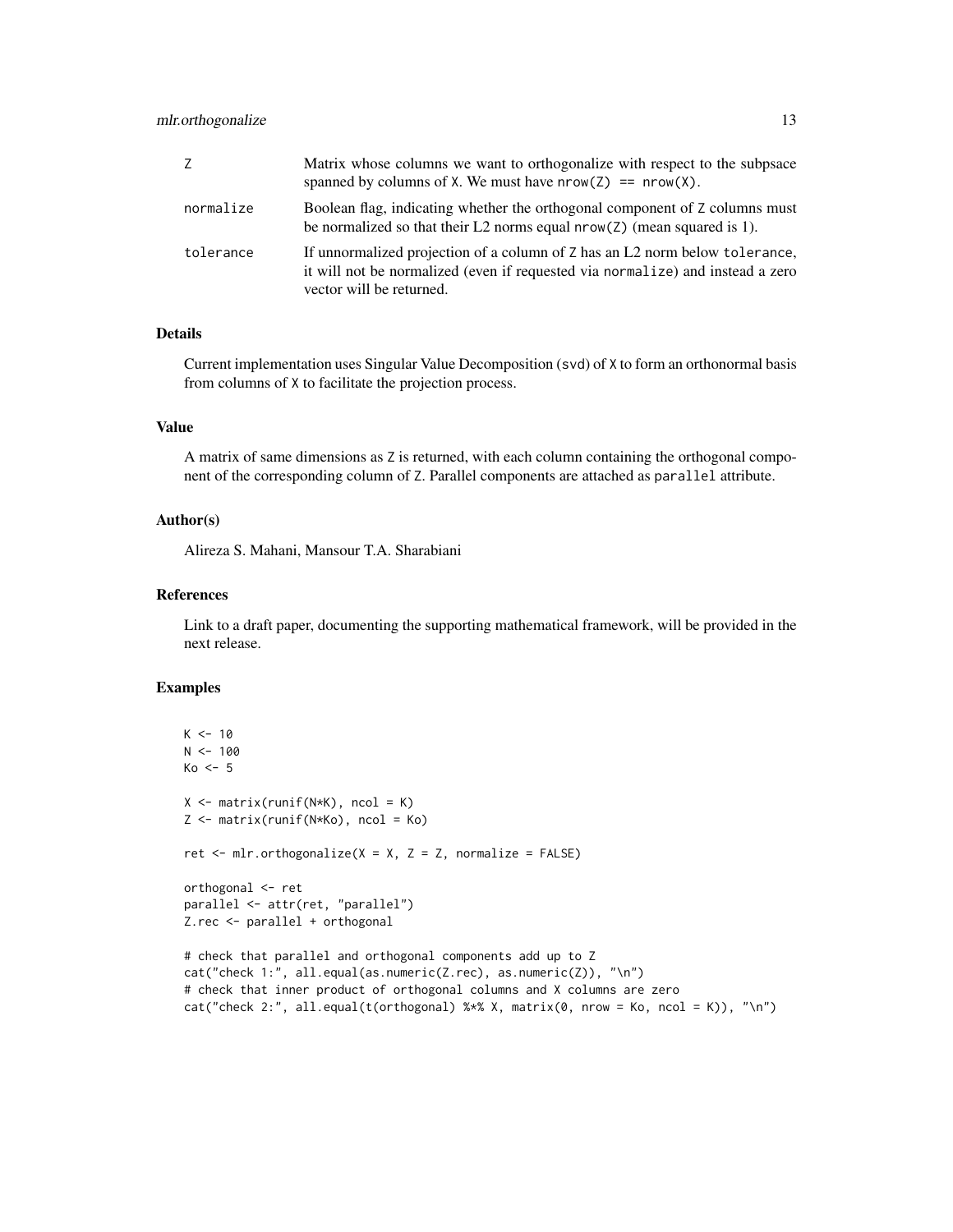<span id="page-13-0"></span>

Monte Carlo based calculation of study power for treatment effect estimation using linear regression on treatment indicator and adjustment covariates.

#### Usage

```
mlr.power(tr, Z.i = NULL, d, sig.level = 0.05, niter = 1000
  , verbose = FALSE, idx = 1:length(tr), rnd = FALSE)
```
# Arguments

| tr        | Binary treatment indicator vector (1=treatment, 0=control), whose coefficient in<br>the linear regression model is TE.                                         |
|-----------|----------------------------------------------------------------------------------------------------------------------------------------------------------------|
| Z.i       | Matrix of adjustment covariates included in linear regression. We must have<br>$nrow(Z.i) == length(tr).$                                                      |
| d         | Standardized effect size, equal to treatment effect divided by standard deviation<br>of generative noise.                                                      |
| sig.level | Significance level for rejecting null hypothesis.                                                                                                              |
| niter     | Number of Monte Carlo simulations used for calculating power.                                                                                                  |
| verbose   | If TRUE, calculated power is printed.                                                                                                                          |
| idx       | Subset of observations to use for power calculation.                                                                                                           |
| rnd       | Boolean flag. If TRUE, power is also calculated for random subsampling of ob-<br>servations, using same treatment and control group sizes as indicated by idx. |

#### Details

In each Monte Carlo iteration, response variable is generated from a normal distribution whose mean is equal to  $d * tr$  (other coefficients are assumed to be zero since their value does not affect power calculation), and whose standard deviation is 1.0. Then OLS-based regression is performed on data, and p-value for treatment effect is compared to sig.level, based on which null hypothesis (no effect) is rejected or accepted. The fraction of iterations where null hypothesis is rejected is taken to be power. Standard error is calculated using a binomial-distribution assumption.

#### Value

A numeric vector is returned. If rnd is FALSE, meand and standard error of calculated power is returned. If rnd is TRUE, mean and standard error of power calculated for random subsampling of observations is returned as well.

# Author(s)

Alireza S. Mahani, Mansour T.A. Sharabiani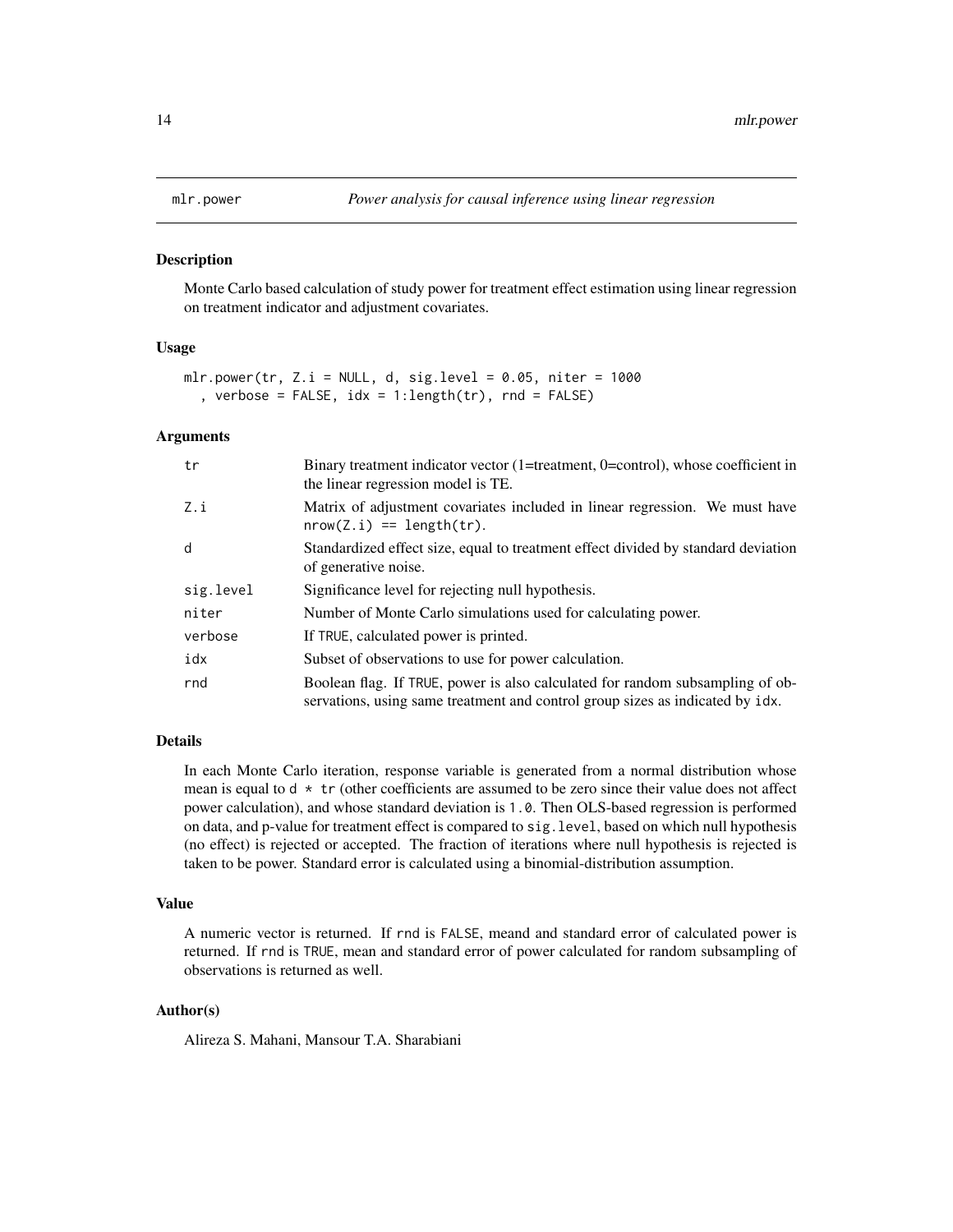<span id="page-14-0"></span>

Calculate standardized mean difference for each column of a matrix, given a binary treatment indicator vector.

#### Usage

mlr.smd(tr, X)

# Arguments

| tr | Binary treatment indicator vector; 1 means treatment, 0 means control.        |
|----|-------------------------------------------------------------------------------|
| X  | Matrix of covariates; each column is a covariate whose standardized mean dif- |
|    | ference we want to calculate. $nrow(X)$ must be equal to length $(tr)$ .      |

# Value

A vector of length ncol(X), containing standardized mean differences for each column of X, given treatment variable tr.

# Author(s)

Alireza S. Mahani, Mansour T.A. Sharabiani

mlr.variance *Treatment effect variance*

# Description

Calculating treatment effect variance, resulting from linear regression.

# Usage

```
mlr.variance(tr, Z.i = NULL, sigsq = 1, details = FALSE
  , idx =1:length(tr))
```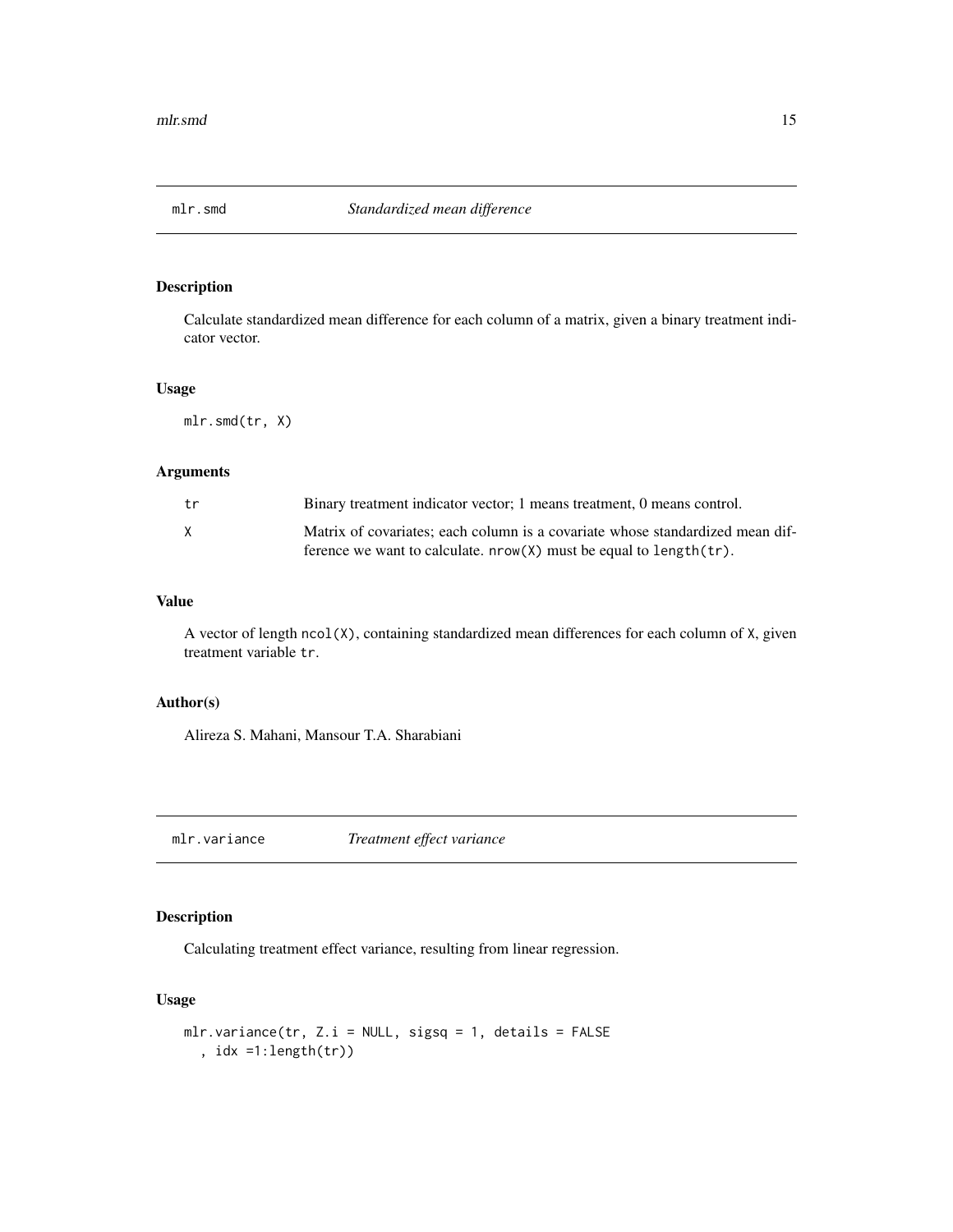# Arguments

| tr      | Binary treatment indicator vector $(1=$ treatment, $0=$ control), whose coefficient in<br>the linear regression model is TE.                                     |
|---------|------------------------------------------------------------------------------------------------------------------------------------------------------------------|
| Z.i     | Matrix of adjustment covariates included in linear regression. We must have<br>$nrow(Z, i) == length(tr)$ .                                                      |
| sigsq   | Variance of data generation noise.                                                                                                                               |
| details | Boolean flag, indicating whether intermediate objects used in generating the<br>constrcutor vector must be returned or not (only when no repeated observations). |
| idx     | Index of observations to be used, with possible duplication, e.g. as indexes of<br>matched subset.                                                               |

# Value

A scalar value is returned for TE variance. If details = TRUE and Z.i is not NULL, then the following objects are attached as attributes:

| u.i | Vector of length $ncol(Z, i)$ , reflecting the mean difference between groups<br>(control - treatment) for each included covariate. |
|-----|-------------------------------------------------------------------------------------------------------------------------------------|
| A   | Weighted, within-group covariance matrix of included covariates. It is a square<br>matrix of dimension $ncol(Z, i)$ .               |
| iA  | Inverse of A.                                                                                                                       |

#### Author(s)

Alireza S. Mahani, Mansour T.A. Sharabiani

#### References

Link to a draft paper, documenting the supporting mathematical framework, will be provided in the next release.

# Examples

data(lalonde)

```
tr <- lalonde$treat
Z.i <- as.matrix(lalonde[, c("age", "educ", "black"
  , "hispan", "married", "nodegree", "re74", "re75")])
ret \leq mlr.variance(tr = tr, Z.i = Z.i)
# comparing with brute-force approach
X.i \leftarrow \text{cbind(tr}, 1, Z.i)ret2 <- (solve(t(X.i) %*% X.i))[1, 1]
cat("check 1:", all.equal(ret2, ret), "\n")
# matching with/without replacement
```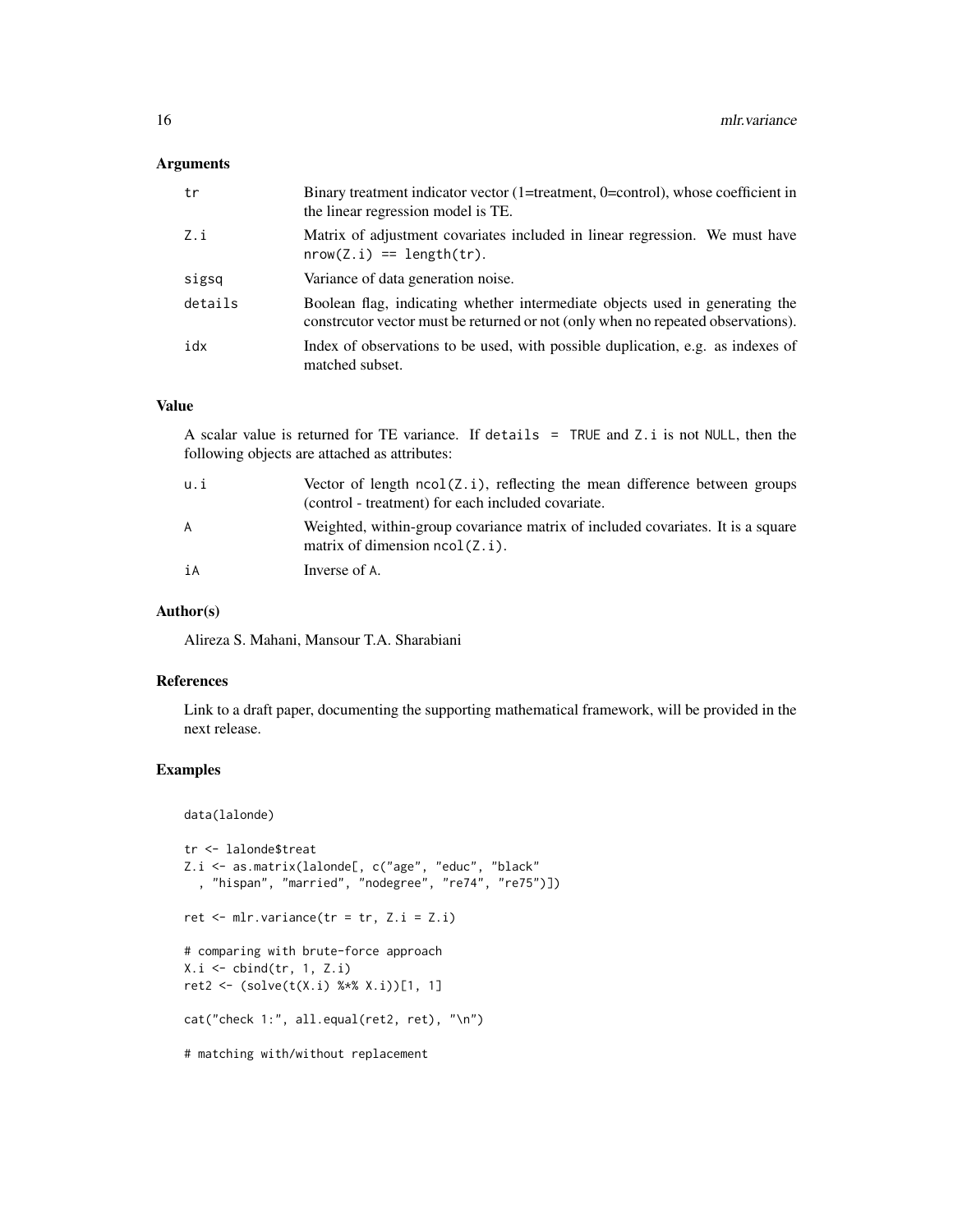# <span id="page-16-0"></span>plot.summary.mlr 17

```
idx \leq- mlr.match(tr = tr, X = Z.i, caliper = 1.0
  , replace = FALSE)
idx.wr <- mlr.match(tr = tr, X = Z.i, caliper = 1.0
  , replace = TRUE)
ret3 <- mlr.variance(tr = tr, Z.i = Z.i, idx = idx)
cat("variance - matching without replacement:"
  , ret3, "\n")
ret4 \le mlr.variance(tr = tr, Z.i = Z.i, idx = idx.wr)
cat("variance - matching with replacement:"
  , ret4, "\n")
```

| plot.summary.mlr |             |  | Plotting diagnostic and calibration objects resulting from call to |  |  |  |
|------------------|-------------|--|--------------------------------------------------------------------|--|--|--|
|                  | summary.mlr |  |                                                                    |  |  |  |

#### Description

Diagnostic and calibration plots, inlcuding relative squared bias reduction, constrained bias estimation, bias-variance trade-off, and power analysis.

# Usage

```
## S3 method for class 'summary.mlr'
plot(x, which = 1), smd.index = 1:min(10, ncol(x$smd)), bias.index = 1:min(10, ncol(x$bias.terms))
  , orsq.plot = c(0.01, 0.05, 0.25)
  , caption.vec = c("relative squared bias reduction", "normalized bias"
    , "standardized mean difference", "maximum bias"
    , "error components", "optimum choice", "power analysis")
  , ...)
```
# Arguments

| X          | An object of class summary.mlr, typically the result of a call to summary.mlr.                                                                                                                                                                                                                                                                                                                                  |
|------------|-----------------------------------------------------------------------------------------------------------------------------------------------------------------------------------------------------------------------------------------------------------------------------------------------------------------------------------------------------------------------------------------------------------------|
| which      | Selection of which plots to generate: $1 =$ relative squared bias reduction (by<br>term) for a single idx, $2 = bias$ terms vs. idx, $3 = standardized$ mean difference<br>by term vs. $idx$ , $4 = maximum bias$ (single-covariate, subspace, absolute) vs.<br>idx, $5 = bias/variance/MSE$ plots, $6 = optimum$ index vs. omitted r-squared, $7 =$<br>power analysis (matched and random subsamples) vs. idx. |
| smd.index  | Index of columns in smd. mat field of x to plot.                                                                                                                                                                                                                                                                                                                                                                |
| bias.index | Index of columns in bias. terms field of x to plot.                                                                                                                                                                                                                                                                                                                                                             |
| orsg.plot  | Which values for omitted R-squared to generate plots for.                                                                                                                                                                                                                                                                                                                                                       |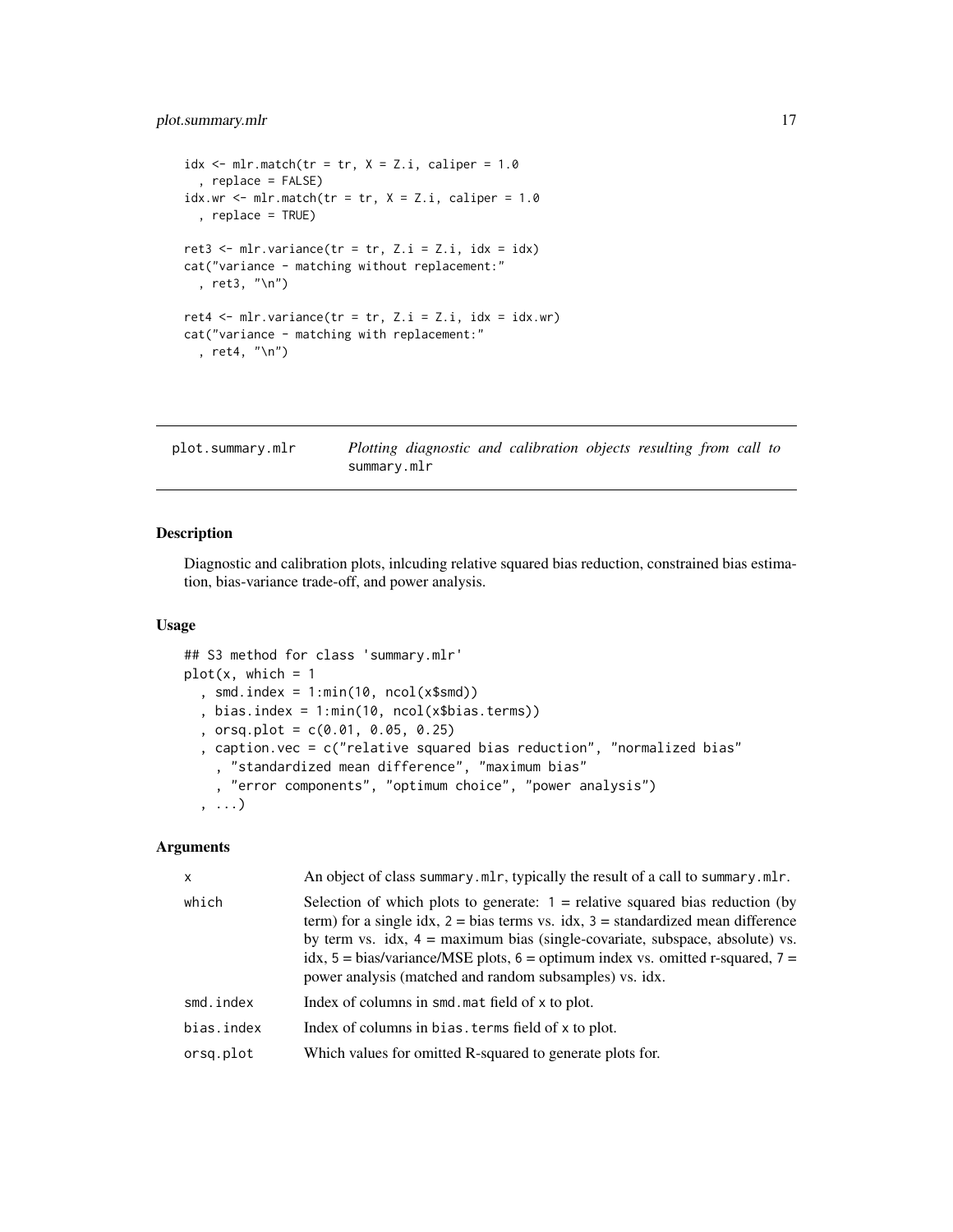<span id="page-17-0"></span>

| caption.vec             | Character vector to be used as caption for plots. Values will be repeated if |
|-------------------------|------------------------------------------------------------------------------|
|                         | necessary if length is shorter than number of plots requested.               |
| $\cdot$ $\cdot$ $\cdot$ | Parameters to be passed to/from other functions.                             |

# Details

Currently, 7 types of plots can be generated, as specified by the which flag: 1) relative squared bias reduction, by candidate omitted term, comparing before and after matching, 2) normalized squared bias, by candidate omitted term, vs. calibration index, 3) standardized mean difference, for all included and (candidate) omitted terms, vs. calibration index, 4) aggregate bias (singlecovariate maximum, covariate-subspace maximum, and absolute maximum) vs. calibration index, 5) bias/variance/MSE vs. calibration index, at user-supplied values for omitted R-squared, 6) optimal index vs. omitted R-squared, and 7) study power vs. calibration index.

#### Author(s)

Alireza S. Mahani, Mansour T.A. Sharabiani

#### References

Link to a draft paper, documenting the supporting mathematical framework, will be provided in the next release.

summary.mlr *Applying diagnostic and calibration functions to mlr objects*

#### Description

Applying a series of diagnostic and calibration functions to a series of matched data sets to determine impact of matching on TE bias, variance and total error, and to select the best matching parameters.

#### Usage

```
## S3 method for class 'mlr'
summary(object, power = FALSE
 , power.control = list(rnd = TRUE, d = 0.5, sig.level = 0.05
    , niter = 1000, rnd = TRUE)
  , max.method = c("single-covariate", "covariate-subspace"
    , "absolute")
  , verbose = FALSE, ..., orsq.min = 1e-03, orsq.max = 1e0, n.orsq = 100)
```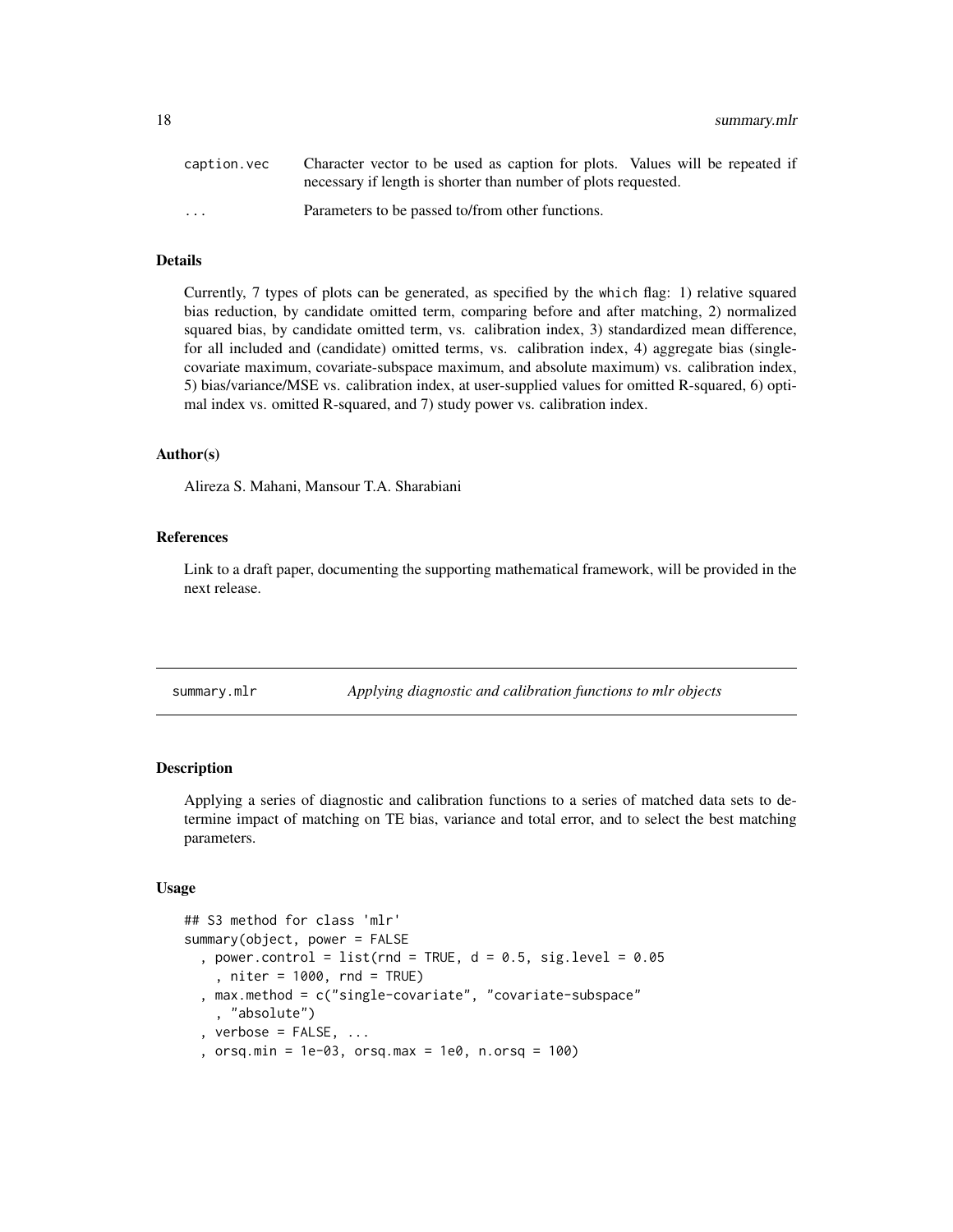# summary.mlr 19

# Arguments

| object        | An object of class ml r, typically the result of a call to ml r.                                         |
|---------------|----------------------------------------------------------------------------------------------------------|
| power         | Boolean flag indicating whether Monte-Carlo based power analysis must be per-<br>formed or not.          |
| power.control | A list containing parameters to be passed to ml r power for power calculation.                           |
| max.method    | Which constrained bias estimation method must be used in bias-variance trade-<br>off and other analyses? |
| verbose       | Whether progress message must be printed.                                                                |
| $\ddots$ .    | Parameters to be passed to/from other functions.                                                         |
| orsg.min      | Minimum value of omitted R-squared used for combining normalized bias and<br>variance.                   |
| orsq.max      | Maximum value of omitted R-squared used for combining normalized bias and<br>variance.                   |
| n.orsg        | Number of values for omitted R-squared to generate in the specified range.                               |

# Value

An object of class summary.mlr, with the following elements:

| mlr.obj     | Same as input.                                                                                                                                                                               |
|-------------|----------------------------------------------------------------------------------------------------------------------------------------------------------------------------------------------|
| bias        | Matrix of aggregate bias values, one row per calibration index, and three columns:<br>1) single-covariate maximum, 2) covariate-subspace maximum, and 3) absolute<br>maximum, in that order. |
| bias.terms  | Matrix of biases, one row per calibration index, and one column per candidate<br>omitted term.                                                                                               |
| variance    | Vector of normalized variances, one per each value of calibration index.                                                                                                                     |
| power       | Matrix of power calculations, one row per calibration index. Each row is identi-<br>cal to output of ml r. power for that calibration index value.                                           |
| smd         | Matrix of standardized mean differences, one row per calibration index, and one<br>column for each included or omitted covariates.                                                           |
| combine.obj | Output of ml r. combine. bias. variance applied to bias and variances at each<br>calibration index value.                                                                                    |

# Author(s)

Alireza S. Mahani, Mansour T.A. Sharabiani

# References

Link to a draft paper, documenting the supporting mathematical framework, will be provided in the next release.